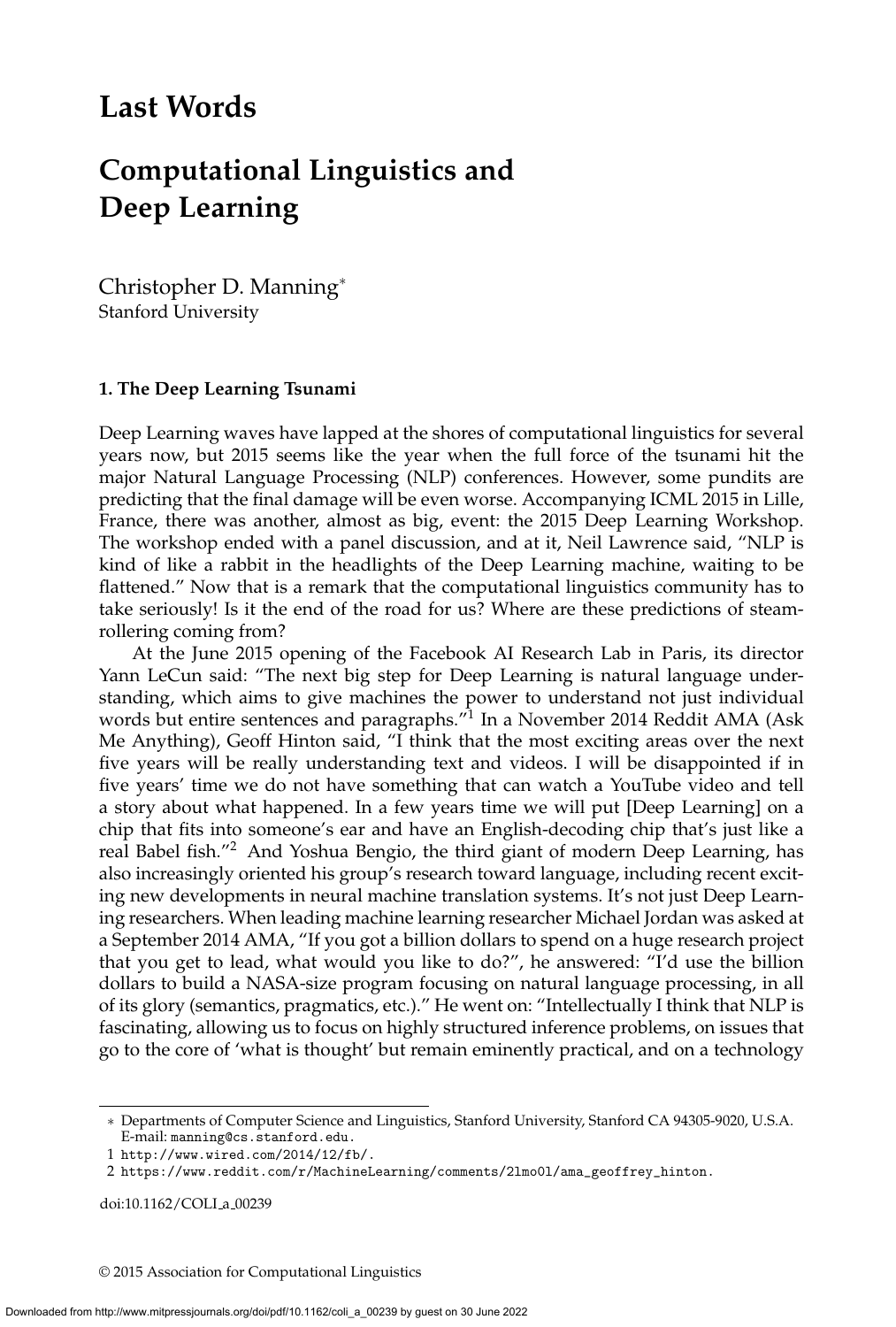that surely would make the world a better place." Well, that sounds very nice! So, should computational linguistics researchers be afraid? I'd argue, no. To return to the *Hitchhiker's Guide to the Galaxy* theme that Geoff Hinton introduced, we need to turn the book over and look at the back cover, which says in large, friendly letters: "Don't panic."

### **2. The Success of Deep Learning**

There is no doubt that Deep Learning has ushered in amazing technological advances in the last few years. I won't give an extensive rundown of successes, but here is one example. A recent Google blog post told about Neon, the new transcription system for Google Voice.<sup>3</sup> After admitting that in the past Google Voice voicemail transcriptions often weren't fully intelligible, the post explained the development of Neon, an improved voicemail system that delivers more accurate transcriptions, like this: "Using a (deep breath) *long short-term memory deep recurrent neural network* (whew!), we cut our transcription errors by 49%." Do we not all dream of developing a new approach to a problem which halves the error rate of the previously state-of-the-art system?

#### **3. Why Computational Linguists Need Not Worry**

Michael Jordan, in his AMA, gave two reasons why he wasn't convinced that Deep Learning would solve NLP: "Although current deep learning research tends to claim to encompass NLP, I'm (1) much less convinced about the strength of the results, compared to the results in, say, vision; (2) much less convinced in the case of NLP than, say, vision, the way to go is to couple huge amounts of data with black-box learning architectures."<sup>4</sup> Jordan is certainly right about his first point: So far, problems in higher-level language processing have not seen the dramatic error rate reductions from deep learning that have been seen in speech recognition and in object recognition in vision. Although there have been gains from deep learning approaches, they have been more modest than sudden 25% or 50% error reductions. It could easily turn out that this remains the case. The really dramatic gains may only have been possible on true signal processing tasks. On the other hand, I'm much less convinced by his second argument. However, I do have my own two reasons why NLP need not worry about deep learning: (1) It just has to be wonderful for our field for the smartest and most influential people in machine learning to be saying that NLP is the problem area to focus on; and (2) Our field is the domain science of language technology; it's not about the best method of machine learning—the central issue remains the domain problems. The domain problems will not go away. Joseph Reisinger wrote on his blog: "I get pitched regularly by startups doing 'generic machine learning' which is, in all honesty, a pretty ridiculous idea. Machine learning is not undifferentiated heavy lifting, it's not commoditizable like EC2, and closer to design than coding."<sup>5</sup> From this perspective, it is people in linguistics, people in NLP, who are the designers. Recently at ACL conferences, there has been an over-focus on numbers, on beating the state of the art. Call it playing the Kaggle game. More of the field's effort should go into problems, approaches, and architectures. Recently, one thing that I've been devoting a lot of time to—together with many other

<sup>3</sup> http://googleblog.blogspot.com/2015/07/neon-prescription-or-rather-new.html.

<sup>4</sup> http://www.reddit.com/r/MachineLearning/comments/2fxi6v/ama\_michael\_i\_jordan.

<sup>5</sup> http://thedatamines.com/post/13177389506/why-generic-machine-learning-fails.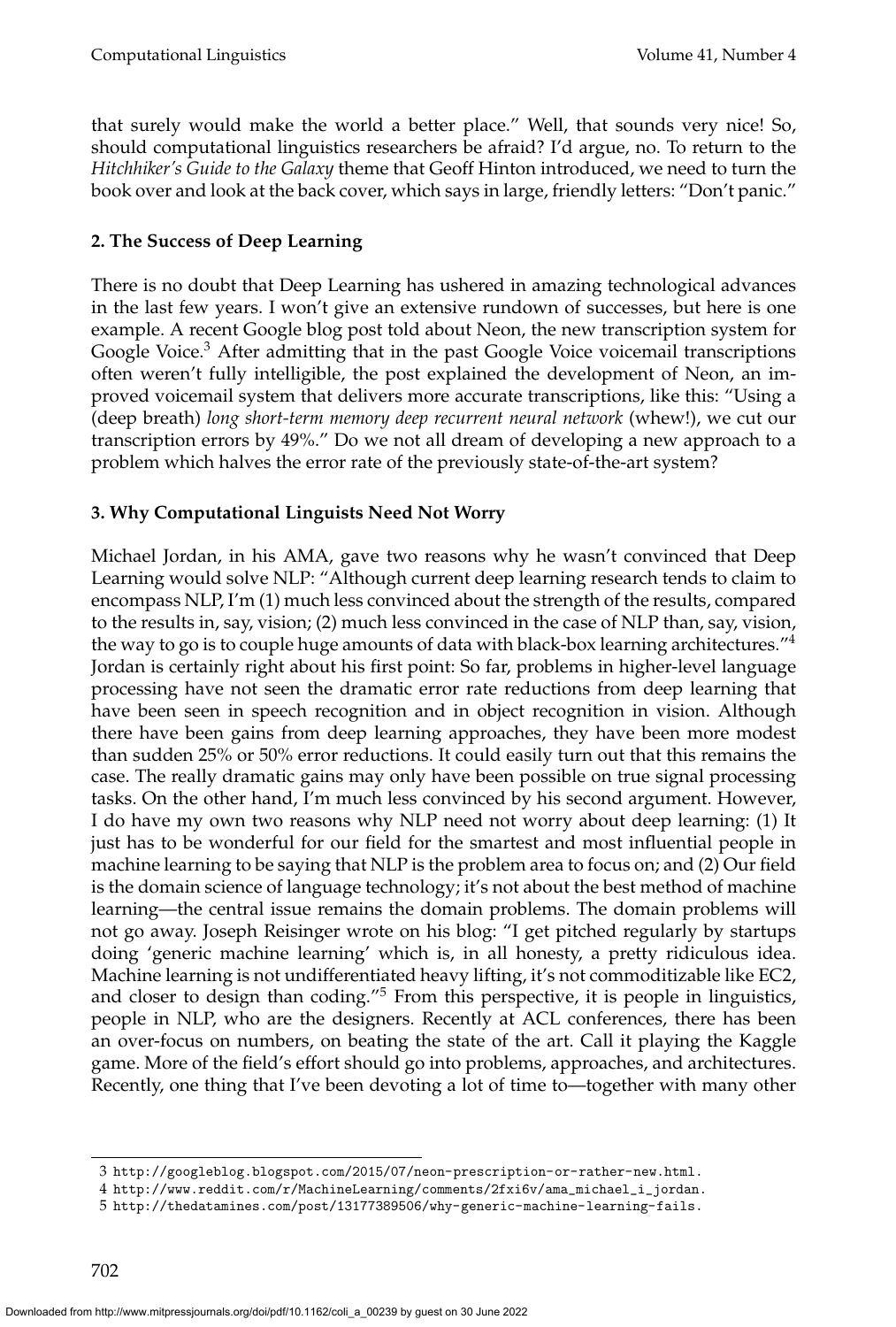collaborators—is the development of Universal Dependencies.<sup>6</sup> The goal is to develop a common syntactic dependency representation and POS and feature label sets that can be used with reasonable linguistic fidelity and human usability across all human languages. That's just one example; there are many other design efforts underway in our field. One other current example is the idea of Abstract Meaning Representation.<sup>7</sup>

#### **4. Deep Learning of Language**

Where has Deep Learning helped NLP? The gains so far have not so much been from true Deep Learning (use of a hierarchy of more abstract representations to promote generalization) as from the use of distributed word representations—through the use of real-valued vector representations of words and concepts. Having a dense, multidimensional representation of similarity between all words is incredibly useful in NLP, but not only in NLP. Indeed, the importance of distributed representations evokes the "Parallel Distributed Processing" mantra of the earlier surge of neural network methods, which had a much more cognitive-science directed focus (Rumelhart and McClelland 1986). It can better explain human-like generalization, but also, from an engineering perspective, the use of small dimensionality and dense vectors for words allows us to model large contexts, leading to greatly improved language models. Especially seen from this new perspective, the exponentially greater sparsity that comes from increasing the order of traditional word *n*-gram models seems conceptually bankrupt.

I do believe that the idea of deep models will also prove useful. The sharing that occurs within deep representations can theoretically give an exponential representational advantage, and, in practice, offers improved learning systems. The general approach to building Deep Learning systems is compelling and powerful: The researcher defines a model architecture and a top-level loss function and then both the parameters and the representations of the model self-organize so as to minimize this loss, in an end-to-end learning framework. We are starting to see the power of such deep systems in recent work in neural machine translation (Sutskever, Vinyals, and Le 2014; Luong et al. 2015).

Finally, I have been an advocate for focusing more on compositionality in models, for language in particular, and for artificial intelligence in general. Intelligence requires being able to understand bigger things from knowing about smaller parts. In particular for language, understanding novel and complex sentences crucially depends on being able to construct their meaning compositionally from smaller parts—words and multiword expressions—of which they are constituted. Recently, there have been many, many papers showing how systems can be improved by using distributed word representations from "deep learning" approaches, such as word2vec (Mikolov et al. 2013) or GloVe (Pennington, Socher, and Manning 2014). However, this is not actually building Deep Learning models, and I hope in the future that more people focus on the strongly linguistic question of whether we can build meaning composition functions in Deep Learning systems.

#### **5. Scientific Questions That Connect Computational Linguistics and Deep Learning**

I encourage people to not get into the rut of doing no more than using word vectors to make performance go up a couple of percent. Even more strongly, I would like to

<sup>6</sup> http://universaldependencies.github.io/docs/.

<sup>7</sup> http://amr.isi.edu.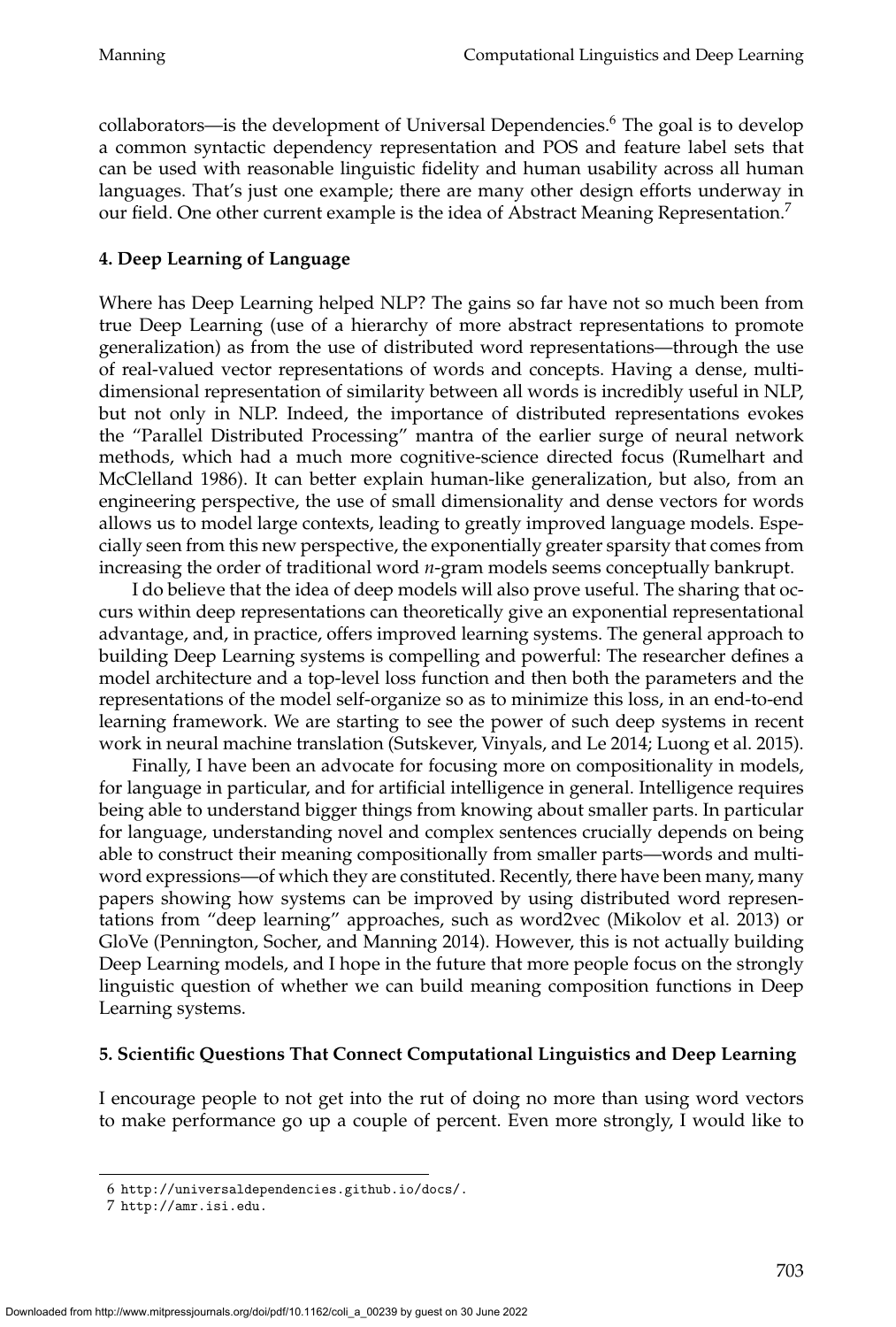suggest that we might return instead to some of the interesting linguistic and cognitive issues that motivated noncategorical representations and neural network approaches.

One example of noncategorical phenomena in language is the POS of words in the gerund *V-ing* form, such as *driving*. This form is classically described as ambiguous between a verbal form and a nominal gerund. In fact, however, the situation is more complex, as *V-ing* forms can appear in any of the four core categories of Chomsky (1970):

| N |      |         | + Adjective: an <i>unassuming</i> man Noun: | the <i>opening</i> of the store           |
|---|------|---------|---------------------------------------------|-------------------------------------------|
|   | $-1$ | ⊢ Verb: | she is <i>eating</i> dinner                 | Preposition: <i>concerning</i> your point |

What is even more interesting is that there is evidence that there is not just an ambiguity but mixed noun–verb status. For example, a classic linguistic text for being a noun is appearing with a determiner, while a classic linguistic test for being a verb is taking a direct object. However, it is well known that the gerund nominalization can do both of these things at once:

- (1) The not observing this rule is that which the world has blamed in our satorist. (Dryden, *Essay Dramatick Poesy,* 1684, page 310)
- (2) The only mental provision she was making for the evening of life, was the collecting and transcribing all the riddles of every sort that she could meet with. (Jane Austen, *Emma,* 1816)
- (3) The difficulty is in the getting the gold into Erewhon. (Sam Butler, *Erewhon Revisited,* 1902)

This is oftentimes analyzed by some sort of category-change operation within the levels of a phrase-structure tree, but there is good evidence that this is in fact a case of noncategorical behavior in language.

Indeed, this construction was used early on as an example of a "squish" by Ross (1972). Diachronically, the *V-ing* form shows a history of increasing verbalization, but in many periods it shows a notably non-discrete status. For example, we find clearly graded judgments in this domain:

- (4) Tom's winning the election was a big upset.
- (5) ?This teasing John all the time has got to stop.
- (6) ?There is no marking exams on Fridays.
- (7) \*The cessation hostilities was unexpected.

Various combinations of determiner and verb object do not sound so good, but still much better than trying to put a direct object after a nominalization via a derivational morpheme such as *-ation*. Houston (1985, page 320) shows that assignment of *V-ing* forms to a discrete part-of-speech classification is less successful (in a predictive sense) than a continuum in explaining the spoken alternation between *-ing* vs. *-in'*, suggesting that "grammatical categories exist along a continuum which does not exhibit sharp boundaries between the categories."

704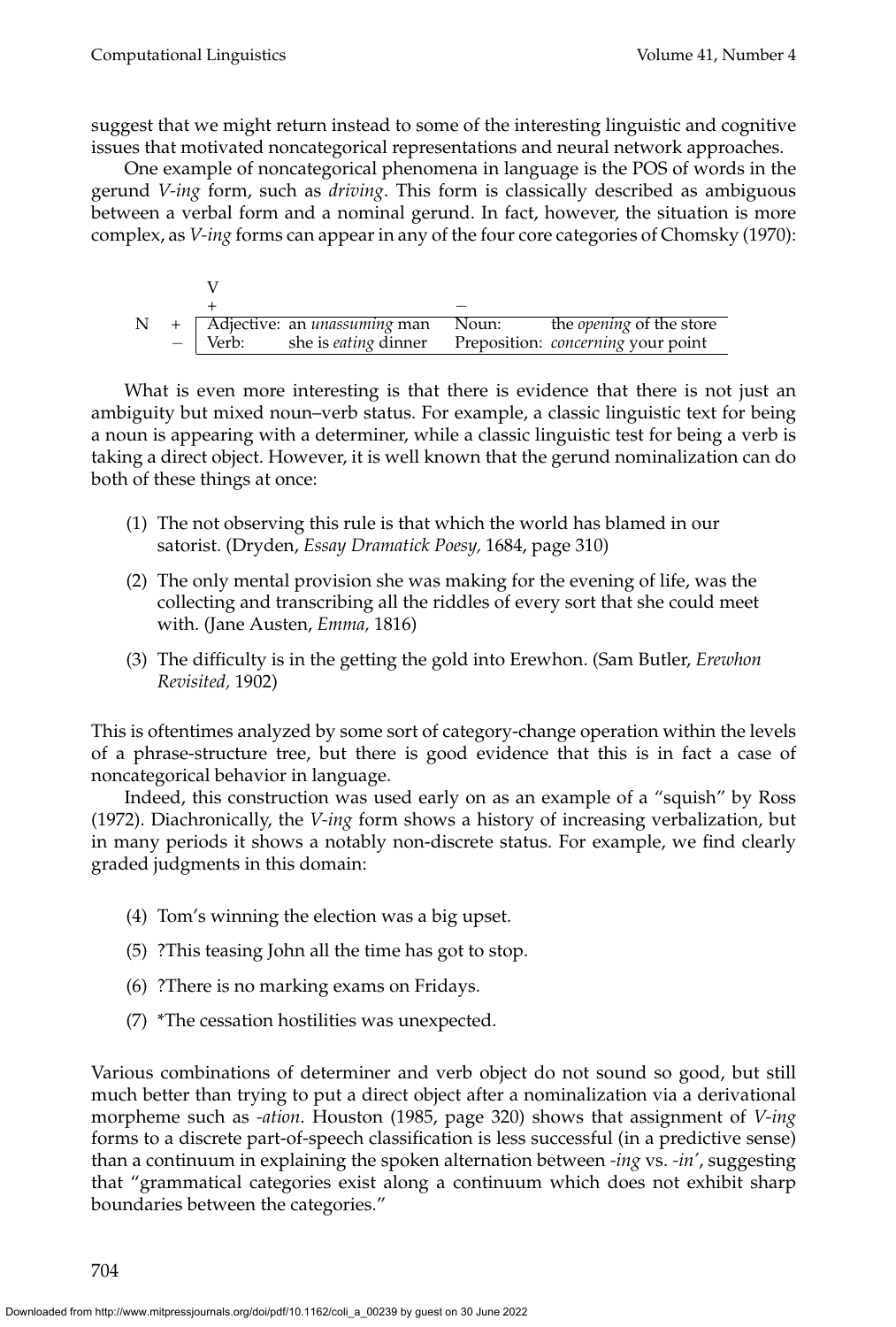A different, interesting example was explored by one of my graduate school classmates, Whitney Tabor. Tabor (1994) looked at the use of *kind of* and *sort of*, an example that I then used in the introductory chapter of my 1999 textbook (Manning and Schütze 1999). The nouns *kind* or*sort* can head an NP or be used as a hedging adverbial modifier:

- (8) [That kind [of knife]] isn't used much.
- (9) We are [kind of] hungry.

The interesting thing is that there is a path of reanalysis through ambiguous forms, such as the following pair, which suggests how one form emerged from the other.

- (10) [a [kind [of dense rock]]]
- (11) [a [[kind of] dense] rock]

Tabor (1994) discusses how Old English has *kind* but few or no uses of *kind of*. Beginning in Middle English, ambiguous contexts, which provide a breeding ground for the reanalysis, start to appear (the 1570 example in Example (13)), and then, later, examples that are unambiguously the hedging modifier appear (the 1830 example in Example (14)):

- (12) A nette sent in to the see, and of alle kind of fishis gedrynge (*Wyclif,* 1382)
- (13) Their finest and best, is a kind of course red cloth (*True Report,* 1570)
- (14) I was kind of provoked at the way you came up (*Mass. Spy,* 1830)

This is history not synchrony. Presumably kids today learn the softener use of *kind/sort of* first. Did the reader notice an example of it in the quote in my first paragraph?

(15) NLP is kind of like a rabbit in the headlights of the deep learning machine (Neil Lawrence, DL workshop panel, 2015)

Whitney Tabor modeled this evolution with a small, but already deep, recurrent neural network—one with two hidden layers. He did that in 1994, taking advantage of the opportunity to work with Dave Rumelhart at Stanford.

Just recently, there has started to be some new work harnessing the power of distributed representations for modeling and explaining linguistic variation and change. Sagi, Kaufmann, and Clark (2011)—actually using the more traditional method of Latent Semantic Analysis to generate distributed word representations—show how distributed representations can capture a semantic change: the broadening and narrowing of reference over time. They look at examples such as how in Old English *deer* was any animal, whereas in Middle and Modern English it applies to one clear animal family. The words *dog* and *hound* have swapped: In Middle English, *hound* was used for any kind of canine, while now it is used for a particular sub-kind, whereas the reverse is true for *dog*.

Kulkarni et al. (2015) use neural word embeddings to model the shift in meaning of words such as *gay* over the last century (exploiting the online Google Books Ngrams corpus). At a recent ACL workshop, Kim et al. (2014) use a similar approach—using word2vec—to look at recent changes in the meaning of words. For example, in Figure 1, they show how around 2000, the meaning of the word *cell* changed rapidly from being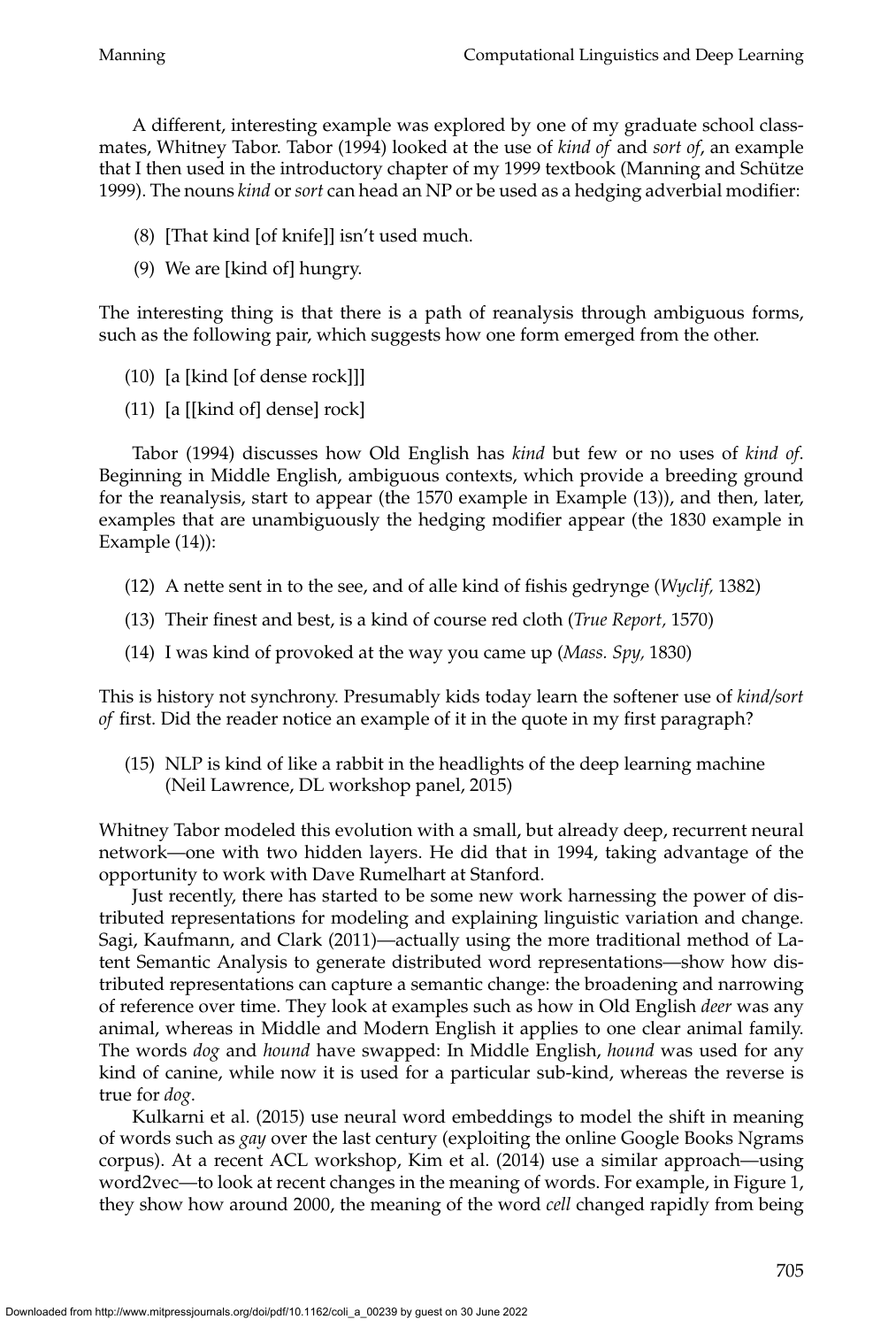

#### **Figure 1**

Trend in the meaning of *cell*, represented by showing its cosine similarity to four other words over time (where 1.0 represents maximal similarity, and 0.0 represents no similarity).

close in meaning to *closet* and *dungeon* to being close in meaning to *phone* and *cordless*. The meaning of a word in this context is the average over the meanings of all senses of a word, weighted by their frequency of use.

These more scientific uses of distributed representations and Deep Learning for modeling phenomena characterize the previous boom in neural networks. There has been a bit of a kerfuffle online lately about citing and crediting work in Deep Learning, and from that perspective, it seems to me that the two people who scarcely get mentioned any more are Dave Rumelhart and Jay McClelland. Starting from the Parallel Distributed Processing Research Group in San Diego, their research program was aimed at a clearly more scientific and cognitive study of neural networks.

Now, there are indeed some good questions about the adequacy of neural network approaches for rule-governed linguistic behavior. Old timers in our community should remember that arguing against the adequacy of neural networks for rule-governed linguistic behavior was the foundation for the rise to fame of Steve Pinker—and the foundation of the career of about six of his graduate students. It would take too much space to go through the issues here, but in the end, I think it was a productive debate. It led to a vast amount of work by Paul Smolensky on how basically categorical systems can emerge and be represented in a neural substrate (Smolensky and Legendre 2006). Indeed, Paul Smolensky arguably went too far down the rabbit hole, devoting a large part of his career to developing a new categorical model of phonology, Optimality Theory (Prince and Smolensky 2004). There is a rich body of earlier scientific work that has been neglected. It would be good to return some emphasis within NLP to cognitive and scientific investigation of language rather than almost exclusively using an engineering model of research.

Overall, I think we should feel excited and glad to live in a time when Natural Language Processing is seen as so central to both the further development of machine learning and industry application problems. The future is bright. However, I would encourage everyone to think about problems, architectures, cognitive science, and the details of human language, how it is learned, processed, and how it changes, rather than just chasing state-of-the-art numbers on a benchmark task.